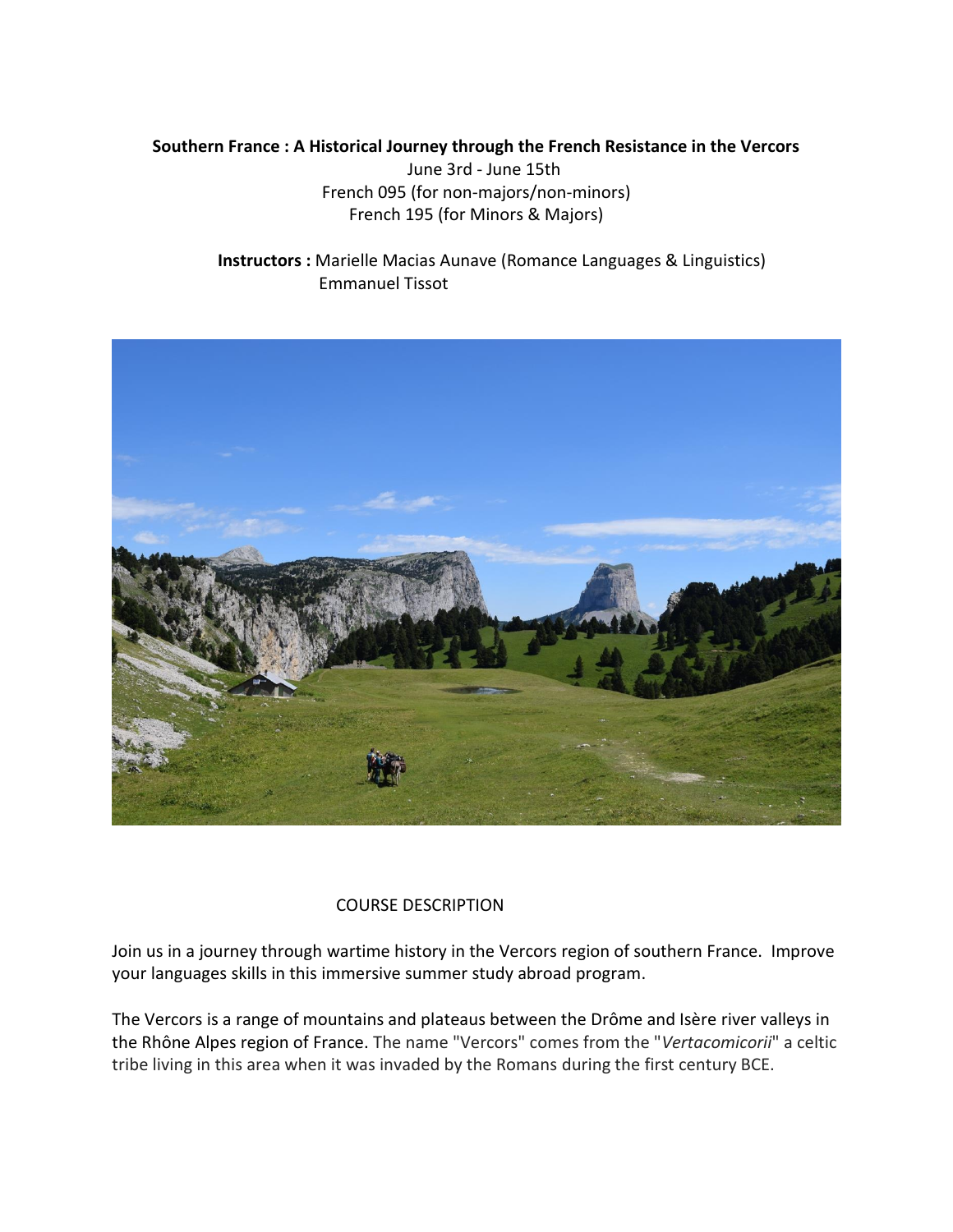During World War II, the French Resistance used these mountains as a natural geographic fort: *une forteresse naturelle de la Résistance*. In July 21, 1944, some 3,500 resistance fighters originating from all over France were attacked by 15,000 German troops who had made their way on roads, over passes in the cliffs, and from the air. In all, 600 resistance fighters and 200 civilians including women and children were killed. The killing of civilians was especially horrible in the village of Vassieux, where S.S. troops killed all the inhabitants and destroyed their houses.

A major component of the course will be studying the history of WWII in the Vercors region during the Resistance. We will read relevant books from diverse perspectives : one from the point of view of English allies fighting in the Vercors ; and based on the account of French Resistance men and women from Marc Serratrice 's book *Avoir 20 ans au maquis du vercors.* Students will be required to attend 6 pre-trip meetings. In preparation for these meetings students will also be required to read the texts listed in the syllabus, write reaction papers based on the readings, and discuss topics with their peers. A post-trip meeting will also be scheduled where students will present aspects of their experience in the Vercors to their peers. I will also suggest that students keep a travel journal during their trip to maintain a written record of their personal experience of the Vercors region.

## **Itinerary**

June 3 : Students arrive In Lyon Airport and will travel by bus (1 hour) to Grenoble. From Grenoble, Emmanuel Tissot and Marielle Aunave will drive you to our lodging in Autrans (45 mins).

June 4: We will retrace the incursion of German troops in the northern part of the Vercors : St Nizier, Croix Lichou, Lans, carrière Converso, Col de la Croix Perrin. In the afternoon, we will hike to the summit of le Bec de l'Aigle (Eagle's Beak) (1hour). We will examine the unique geological features of the Vercors range.

<http://www.lansenvercors.com/grotte-des-eymards-speleologie.html>

June 5: We will hike to the resistance hideout, la Cabanne de Gève, and through le Pas de la Clé (Key Pass). On the way there, we will stop at the crash site of a Royal Air Force Halifax bomber. <https://refugedegeve.com/>

June 6: From Valchevrière, we will hike to the plateau of St Julien, through the pass of Sambue, across the prairie, through a number of importants sites of combat during the takeover of the southern Vercors.

[http://www.villarddelans.com/ete/site-historique-de-valchevriere.html -](http://www.villarddelans.com/ete/site-historique-de-valchevriere.html#.Wcl4hNOGOPQ) .Wcl4hNOGOPQ